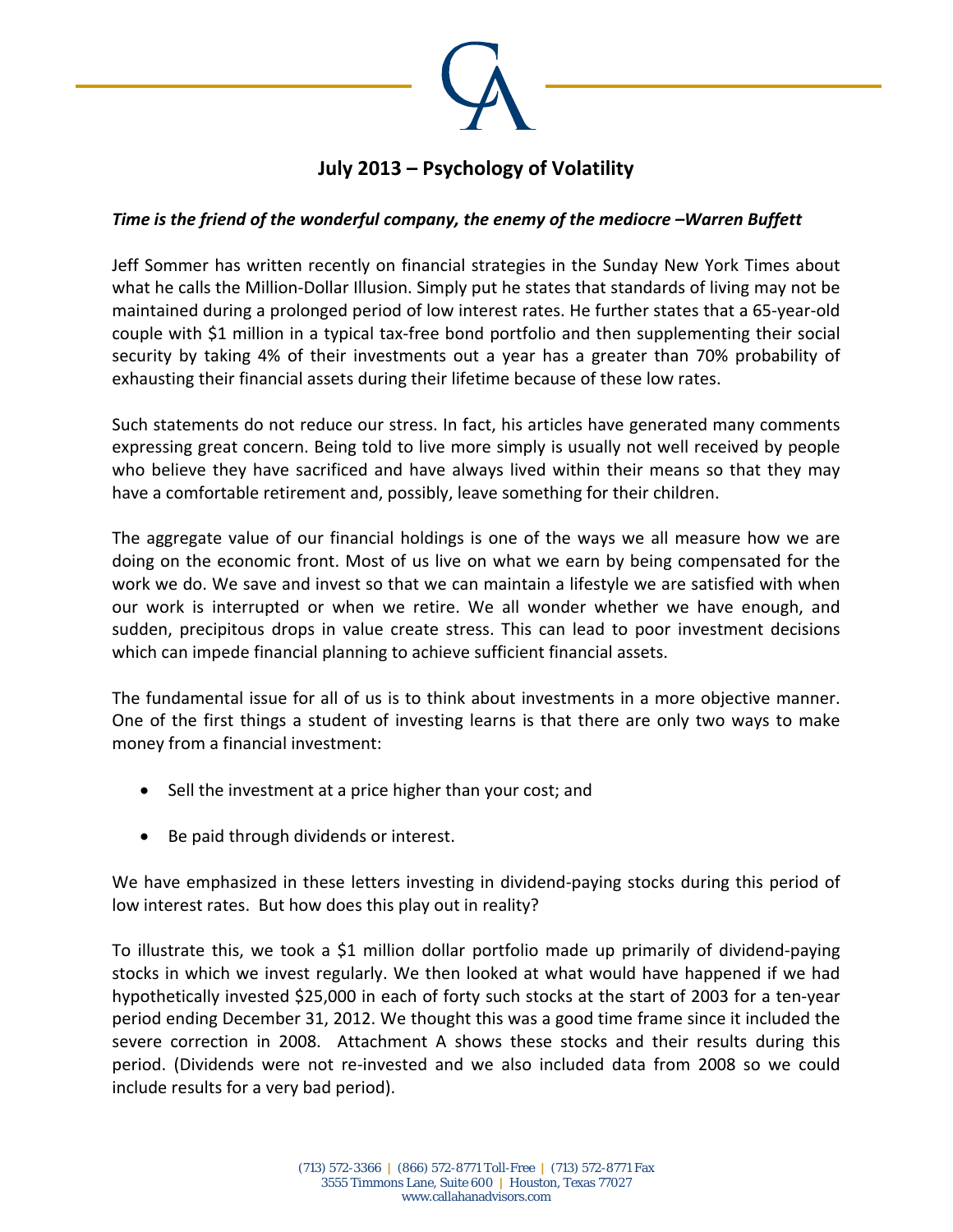

The following table summarizes this data:

|                                     | 2003        | 2012        |
|-------------------------------------|-------------|-------------|
| <b>Value of the Total Portfolio</b> | \$1,000,000 | \$2,427,946 |
| <b>Dividend Income</b>              | \$27,266    | \$67,079    |
| <b>Dividend Yield</b>               | 2.73%       | 2.76%       |
| <b>Annualized Returns:</b>          |             |             |
| <b>S&amp;P 500</b>                  |             | 4.95%       |
| S&P 500 w/ Dividends                |             | 7.10%       |
| Portfolio Return                    |             | 9.28%       |
| Portfolio Return w/ Dividends       |             | 11.19%      |
| Annualized Growth Rate of Dividends |             | 9.42%       |

Some interesting observations are:

- Dividend income went up every year except 2009 when five of the companies (three were because of the bail out of the financial institutions) cut their dividend dramatically;
- Only two companies, General Electric and Pfizer, are valued at a lower price in 2012 than in 2003;
- The aggregate current dividend yield is about the same because the dividend growth rate approximated the portfolio's annual return even though dividends increased absolutely from \$27,266 to \$67,079; and
- The companies with the greatest dividend growth generally had the greatest increase in their stock value.

An important lesson to be learned here is there is a strong correlation in the long run regarding the relationship of the dividend and the value of the stock, and, while values can fluctuate dramatically, dividends are much more stable and are constantly increasing for well‐managed companies.

Another Warren Buffett quote is: "Only buy something that you'd be perfectly happy to hold if the market shut down for 10 years." This doesn't mean you shouldn't carefully follow the news and the financial information of your investments. Analysis, dividends, and the market will tell you whether management is competent. If we do our job, your capital will be preserved and your financial planning goals will not be an illusion but realized.

As always we are grateful to have you as a client. Please call us with any questions or comments.